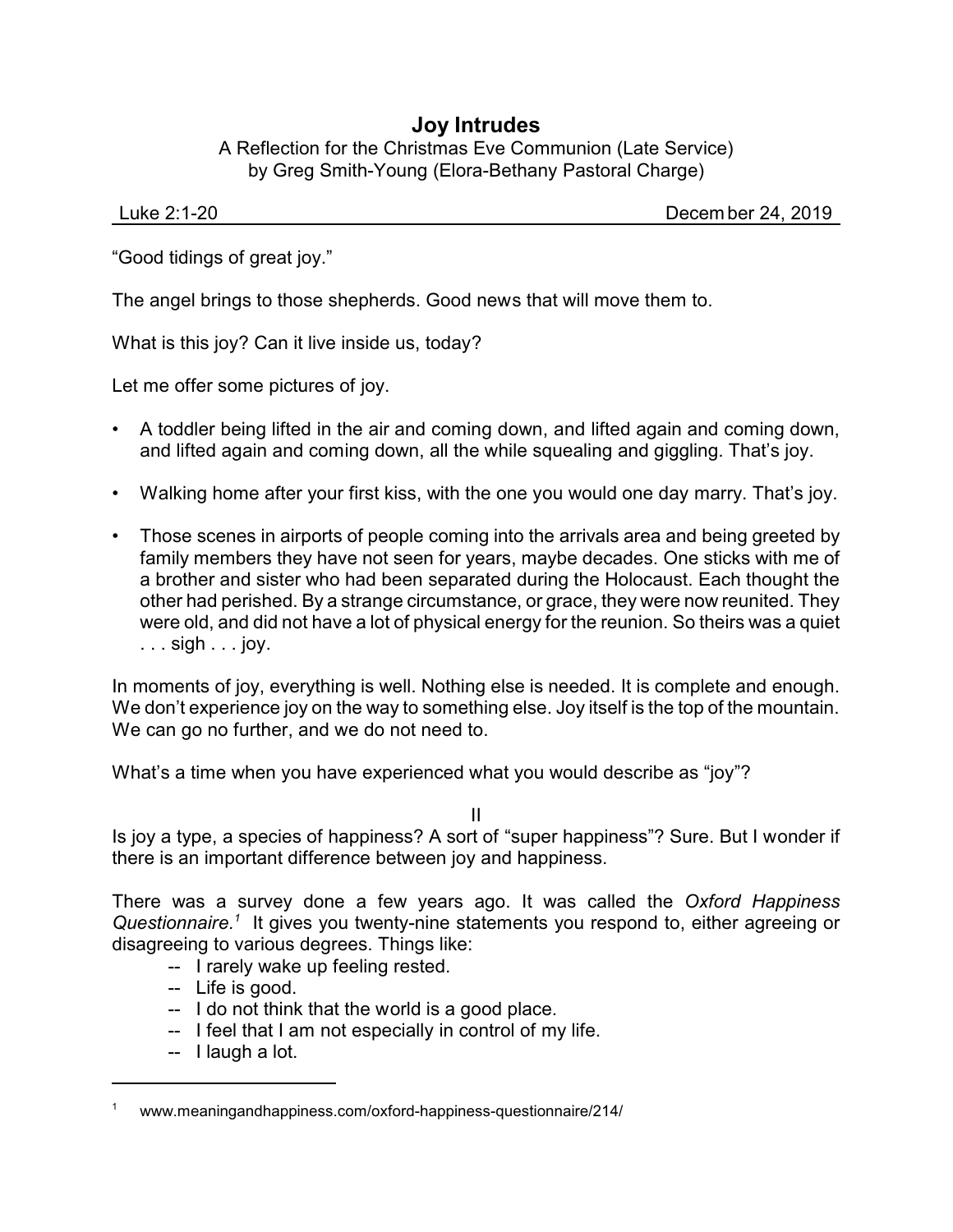You give your answers to each of these statements, and figure out your score. I scored 3.4. The average person scores 4. So I am slightly below average in my happiness. That sounds about right. I live with depression. Sometimes I'm good, other times I'm struggling. Most of the time, I'm in the middle.

If I'm to experience joy, should I work at increasing my "happiness" score?

That would not hurt, but I don't think that is how joy works. Joy can fill us, even when we are not happy.

Notice that, in the survey I mentioned, happiness had a lot to do with how we feel about ourselves and the world around us, including other people. If you feel good about these things, you are going to be happy. If not, then not-so-happy.

With joy, it's quite different.

Joy does not come from inside you. Joy does not come from how the world normally is or how I think about myself. Joy is a delightful intrusion. Joy intrudes into how things normally are.

Joy is a blessed interruption. Even in the midst of unhappiness — unhappiness with ourselves, unhappiness with our world — joy shows up.

III

We have got those shepherds on the hillside. If you were a shepherd, life was tough. You were poor, didn't have much to your name, and lived on the margins of the community. People looked down on you. Maybe you looked down on yourself. I'm not saying they didn't have moments of laughter. But if happiness is determined by your circumstances, they had a lot to be unhappy about.

They are settling in for the night, when this angel, this messenger of God interrupts them. Interrupts them with joy. I cannot order myself, "Be joyful." It doesn't work that way. Something needs to cause joy.

Those shepherds, their joy springs out of this good news the angel delivers them. Good news about a delivery, in Bethlehem, that very day. A baby born. The Baby born. The Christ, the Messiah, the King, the Lord who will deliver His people, who is the Saviour.

Jesus is an intrusion, God's intrusion, into the world of unhappiness. We are stuck in the same old story, stuck telling tales of woe. God interrupts! Unto you. "Unto you is born today the Saviour, Christ the Lord." To you! For you!